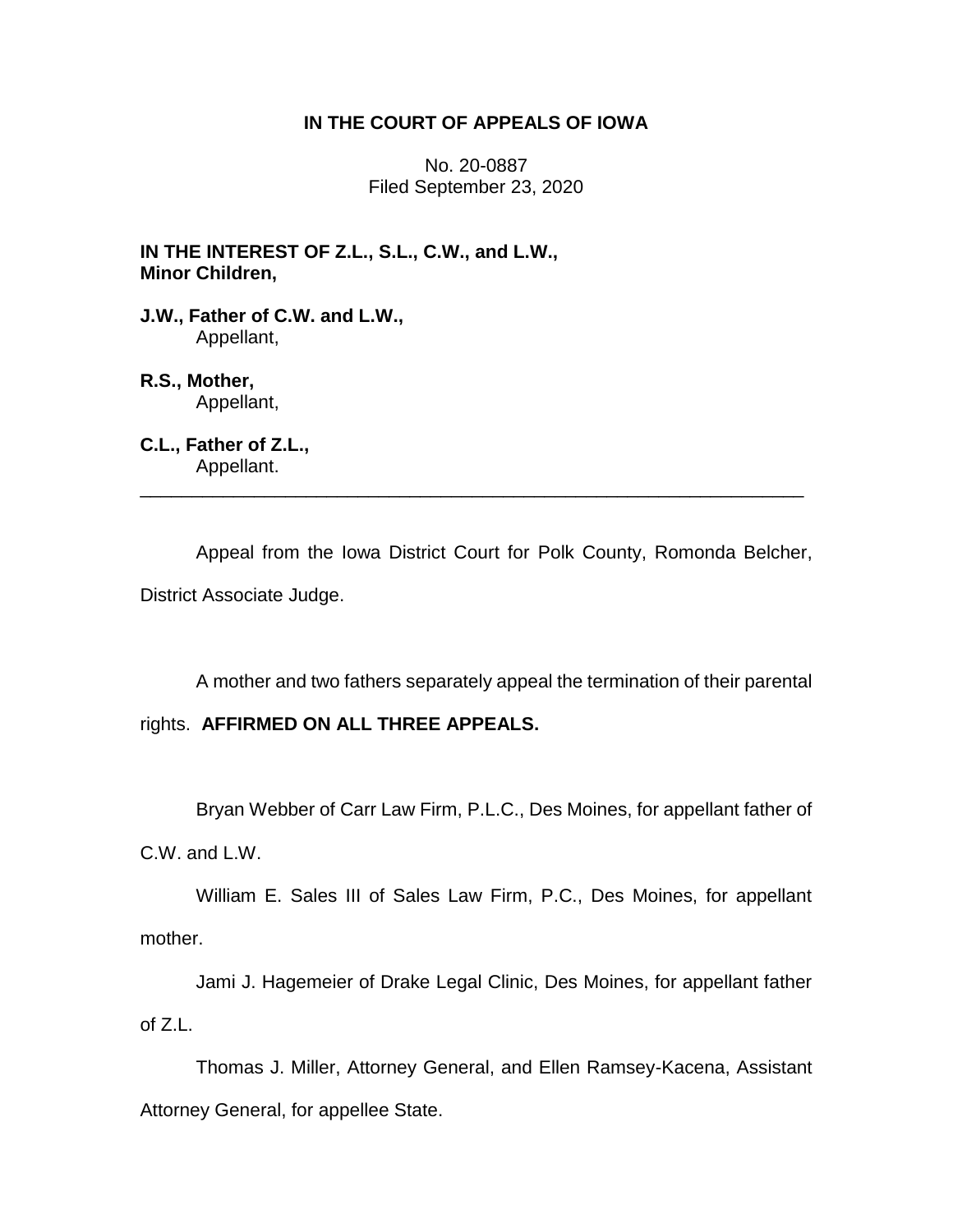Nicole Garbis Nolan of Youth Law Center, Des Moines, attorney for minor children C.W. and L.W. and guardian ad litem for all four minor children.

Jessica Chandler of Chandler Law Office, Windsor Heights, attorney for minor child Z.L.

Joel E. Fenton of Law Offices of Joel E. Fenton, PLC, Des Moines, attorney for minor child S.L.

Considered by Bower, C.J., and May and Ahlers, JJ.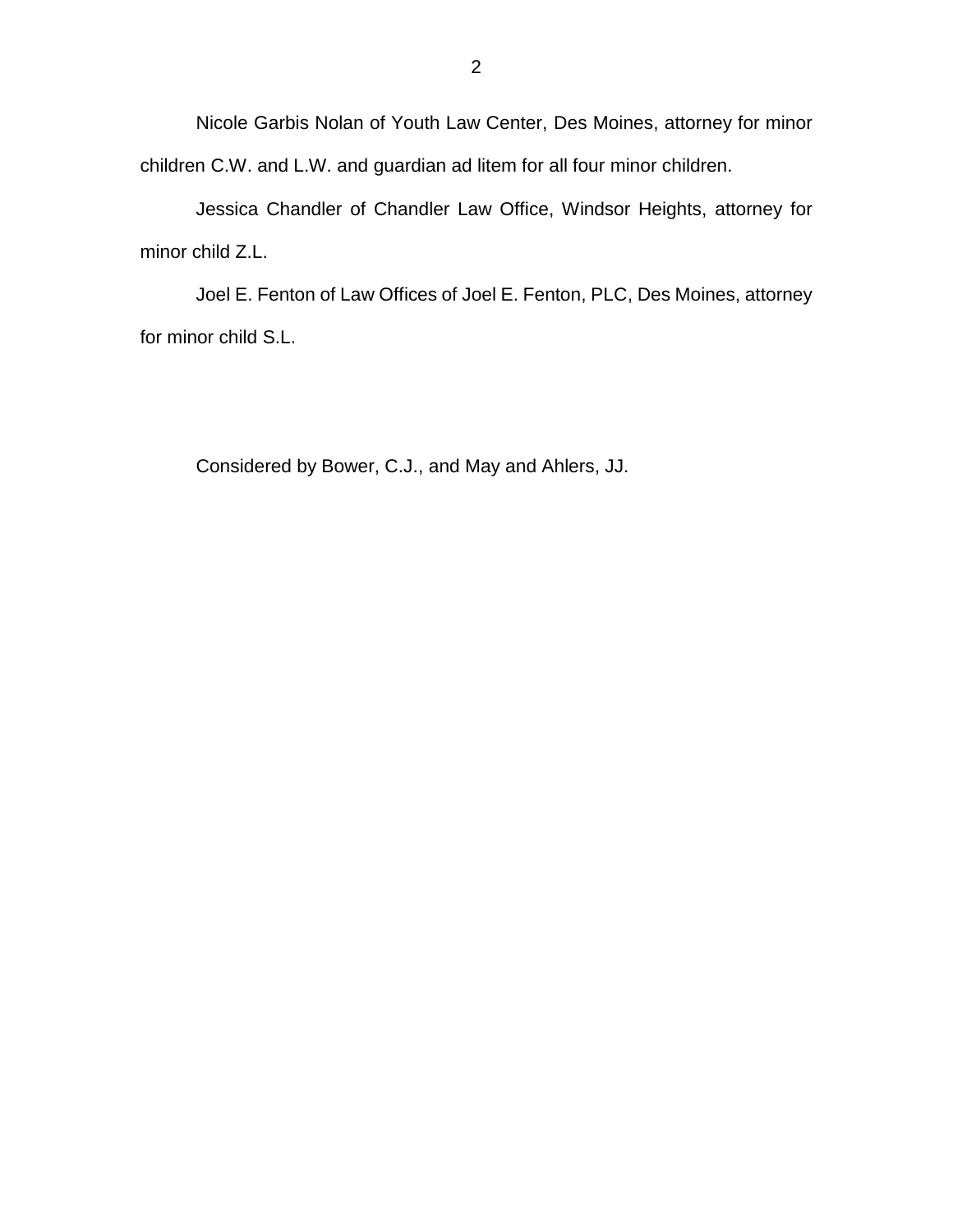### **BOWER, Chief Judge.**

A mother and two fathers each appeal the termination of their parental rights. Clear and convincing evidence supports the grounds for termination for all three parents, termination is in the children's best interests, and an extension of time is not warranted. We affirm on all three appeals.

## **I. Background Facts & Proceedings**

R.S. is the mother of Z.L, born in 2007; S.L., born in 2008; L.W., born in 2012; and C.W., born in 2015. C.L. is the father of Z.L. Sh.L. is the father of S.L.<sup>1</sup> J.W. is the father of C.W. and L.W.

On July 31, 2018, all four children were removed from the mother's and J.W.'s custody due to domestic violence against one another in front of the children. The violence resulted in a founded child abuse assessment. The mother also tested positive for methamphetamine use. $2$  At the time of removal, C.L. was in prison and Sh.L was living out of state.

As a result of the mother's drug use, the younger children tested positive for methamphetamine and amphetamine exposure. The two older children were ultimately placed with a maternal aunt and uncle, and the younger two children were placed in foster care. On September 4, the children were adjudicated as children in need of assistance (CINA).

 $\overline{a}$ 

 $1$  Sh.L. has not appealed the termination of his parental rights.

<sup>&</sup>lt;sup>2</sup> At the time of L.W.'s birth in 2012, the mother tested positive for methamphetamine and the children were removed from her custody. The children were eventually returned to the mother's care after she completed treatment.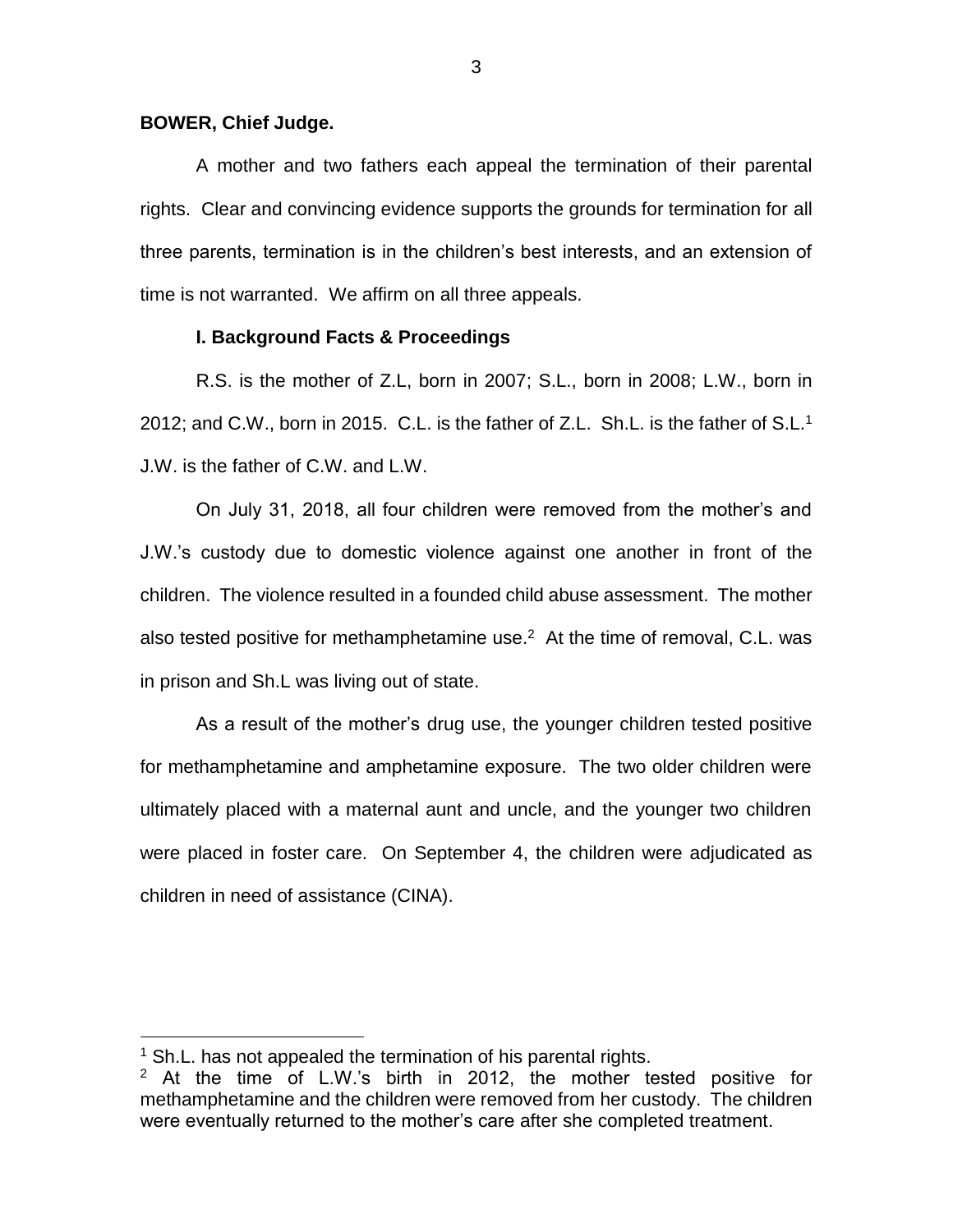A termination-of-parental-rights and permanency hearing was held on November 18, 2019, and January 21 and February 3, 2020.<sup>3</sup> As of November 2019, the mother had not completed a substance-abuse program and had been unsuccessfully discharged from an outpatient program for non-attendance. Recommended mental-health treatment had not been pursued. The mother was unemployed throughout the juvenile court proceedings and financially dependent on her own mother. She did not have stable housing. Her visits with S.L. ended in June 2019 after the child expressed not feeling safe around her and made strong statements about not wanting to visit with the mother again. The mother continued to have one visit a week with Z.L. for the duration of the case.

In March 2019, one of the younger children made allegations the mother and J.W. had abused all four children. The older children denied they had been abused by the mother and J.W. or witnessed the alleged abuse, and the department of human services (DHS) was unable to confirm it. At a fullysupervised visit after the allegations, the visit ended early due to J.W.'s behavior. At the next visit, the children exhibited extreme fear and the mother's and J.W.'s visits with the younger two children were halted pending consultation with the children's therapists. Neither parent resumed visits with the younger children.

J.W. has a history of domestic violence and substance abuse. He had stable housing with his sister's family for the past year and worked an assortment of part-time jobs. He has an anger disorder, causing concerns during visits with service providers. J.W. was in jail for a short period in the spring of 2019. He

 $\overline{a}$ 

<sup>&</sup>lt;sup>3</sup> In the spring of 2020, all four children were moved to alternate foster care placements.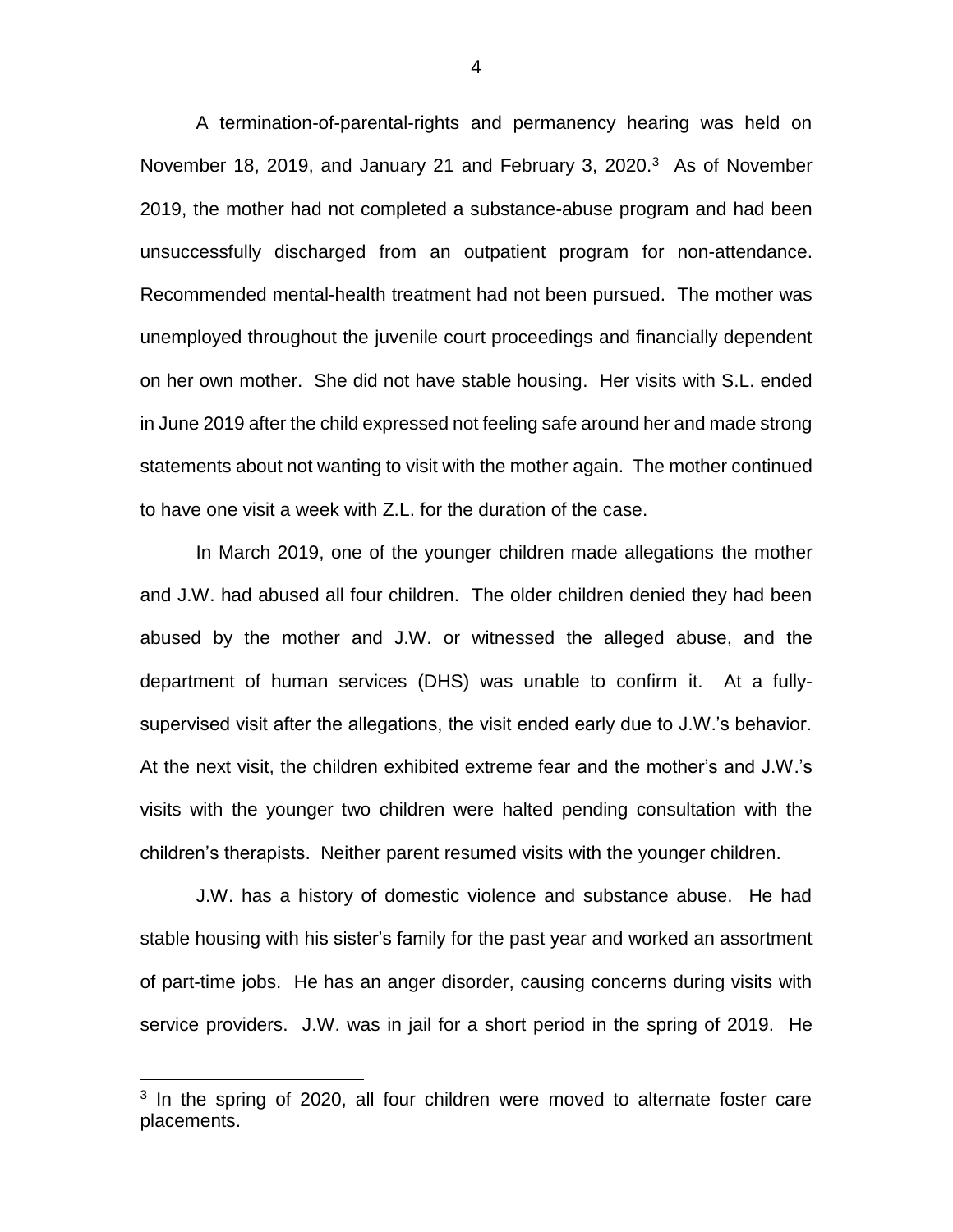completed a Caring Dads course and attended recommended mental-health treatment. J.W. failed to comply with some drug screens throughout the CINA proceedings and tested positive for methamphetamine in December 2019.

C.L. has a lengthy history of methamphetamine and other drug abuse. He has been in prison twice during Z.L.'s life, the latest an almost-three-year period including the early stages of this CINA case. C.L. was released from prison in January 2019, but he relapsed on methamphetamine in August and October. His parole was revoked and he returned to prison, then moved to a residential facility in January 2020. C.L. did not believe his incarceration and sporadic presence in Z.L.'s life harmed the child. By the end of the termination hearing, C.L. had employment and housing set up for after his release from the residential facility.

On June 10, 2020, the court terminated each parent's rights pursuant to Iowa Code section 232.116(1)(e) and (f) (2019).

The mother, J.W., and C.L. appeal.

#### **II. Standard of Review**

Our review of termination-of-parental-rights proceedings is de novo. *In re A.B.*, 815 N.W.2d 764, 773 (Iowa 2012). "We give weight to the juvenile court's factual findings, especially when considering the credibility of witnesses, but we are not bound by them." *Id.* (citation omitted). The paramount concern in termination proceedings is the best interest of the child. *In re J.E.*, 723 N.W.2d 793, 798 (Iowa 2006).

## **III. Analysis**

"[I]n termination of parental rights proceedings each parent's parental rights are separate adjudications, both factually and legally." *In re D.G.*, 704 N.W.2d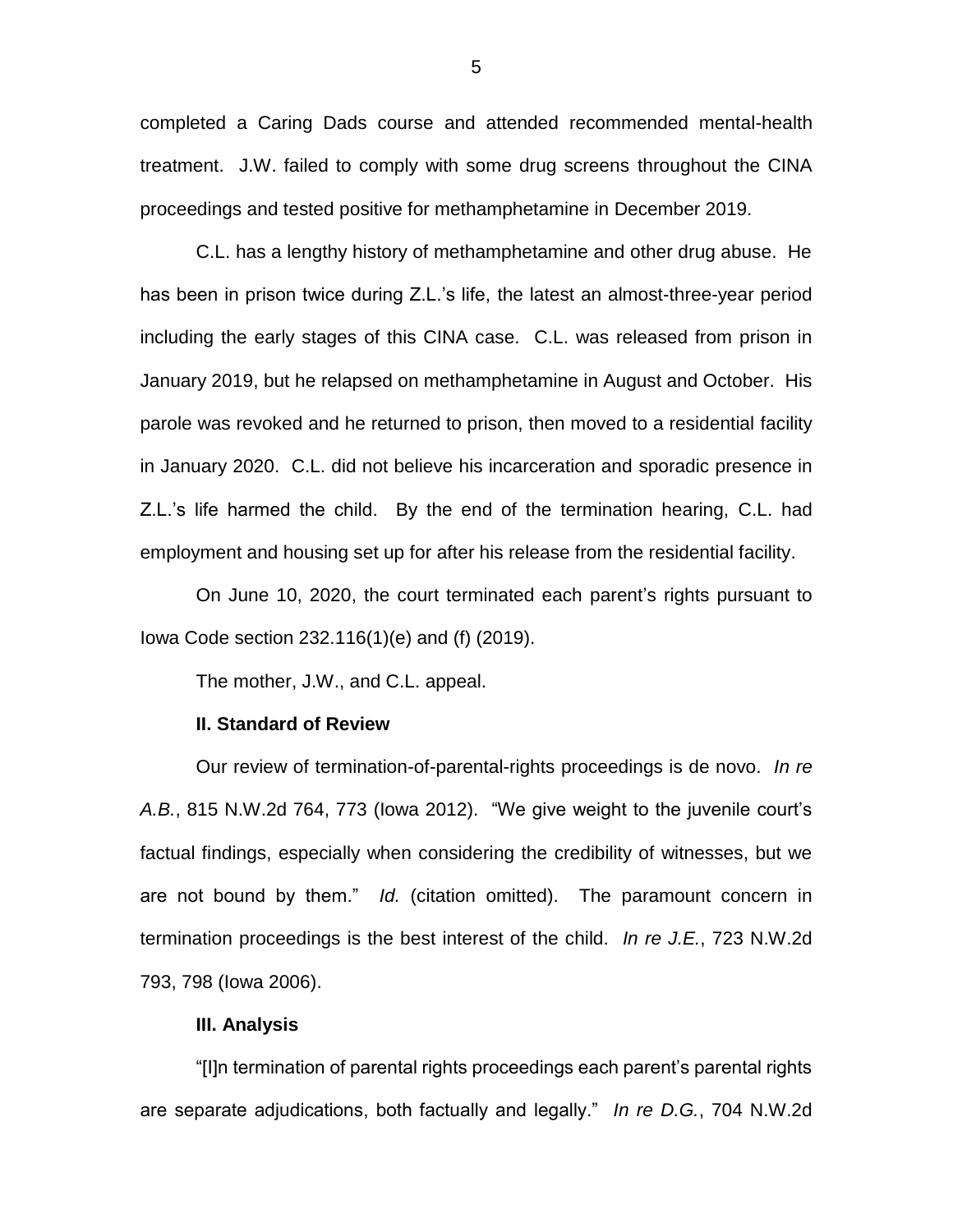454, 459 (Iowa Ct. App. 2005). We consider the strengths and weaknesses of each parent individually. *Id.* at 460.

The mother argues the State failed to meet its burden to prove a statutory ground for termination and termination of her rights is not in the best interests of the children. J.W. claims the State failed to meet its burden under section 232.116(1), termination is not in the best interests of the children, and the court should have granted him an extension of time and placed L.W. and C.W. in a family guardianship. C.L. claims the State failed to meet its burden, termination of his parental rights is not in Z.L.'s best interests, and the State failed to make reasonable efforts to reunite him with the child so he should be granted an additional six months to reunite with the child.

**A. Grounds for termination.** "When the juvenile court terminates parental rights on more than one statutory ground, we may affirm the juvenile court's order on any ground we find supported by the record." *A.B.*, 815 N.W.2d at 774. We find termination was proper for each parent under section 232.116(1)(f).

To terminate a parent's rights under Iowa Code section 232.116(1)(f), the court must find:

(1) The child is four years of age or older.

(2) The child has been adjudicated a child in need of assistance pursuant to section 232.96.

(3) The child has been removed from the physical custody of the child's parents for at least twelve of the last eighteen months, or for the last twelve consecutive months and any trial period at home has been less than thirty days.

(4) There is clear and convincing evidence that at the present time the child cannot be returned to the custody of the child's parents as provided in section 232.102.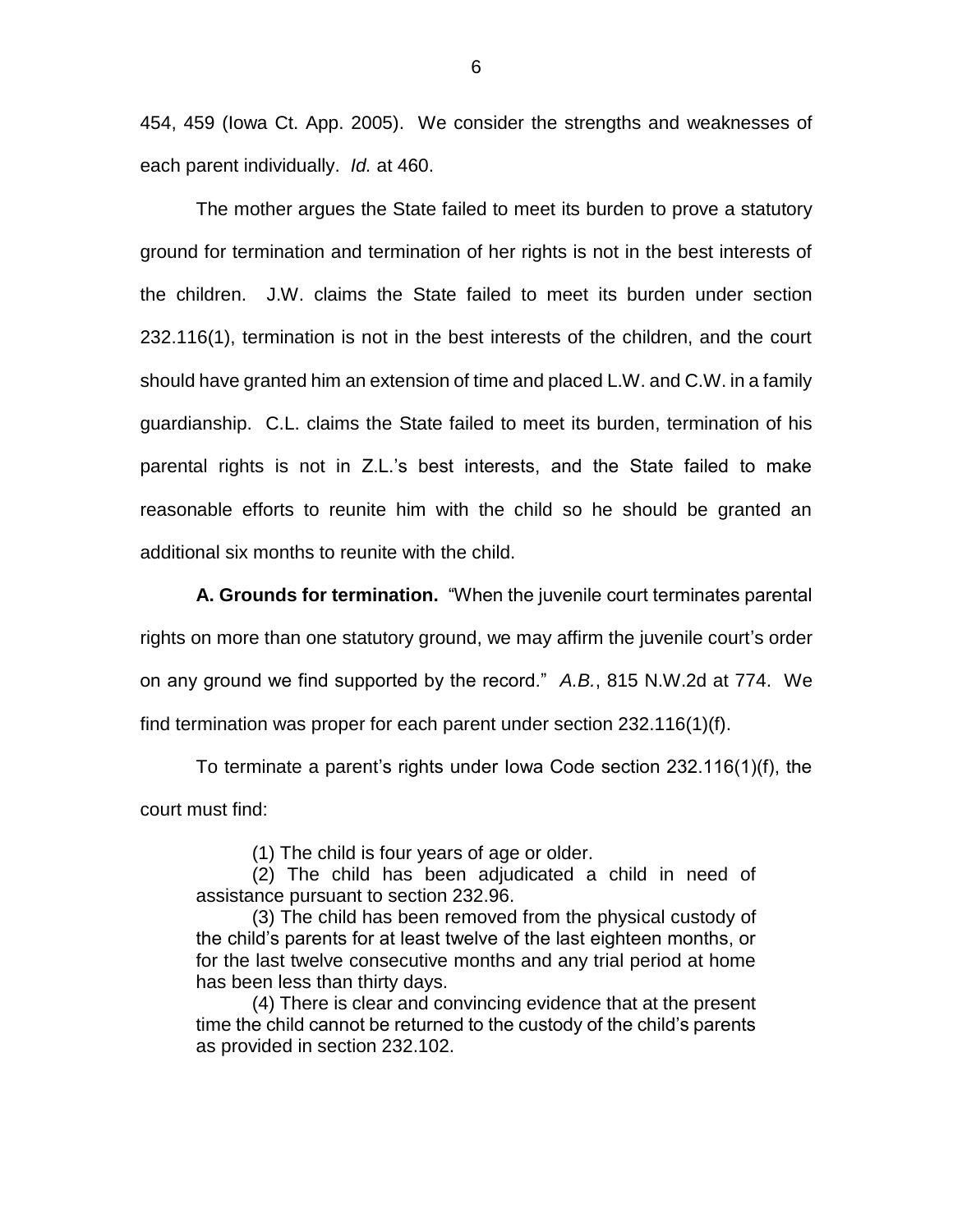No parent disputes the first three elements have been met as to each child. All four children were four years old or older at the time of the termination hearing, had been adjudicated CINA in September 2018, and had been removed from the parents' custody for more than twelve months without a trial period at home. *See*  Iowa Code § 232.116(1)(f)(1)–(3). All three parents contest the final element, each claiming their child or children could be returned to their custody.

The mother testified at the termination hearing that the children should not be returned to her until she finished substance-abuse treatment and some mentalhealth treatment. However, she had recently stopped attending substance-abuse treatment. Domestic violence was a concern at the outset of the case and remained largely unaddressed. Nor had the mother begun any mental-health treatment. The mother did not have employment or any means by which to support the children. There is clear and convincing evidence the children could not be returned to her at present, supporting the termination of the mother's parental rights to all four children under section 232.116(1)(f).

J.W. tested positive for methamphetamine between the first and second day of the termination hearing. He had not engaged in any substance-abuse treatment.<sup>4</sup> He completed the Caring Dads course and some therapy sessions. J.W.'s undiagnosed and untreated methamphetamine use means the children could not be returned to his custody at the time of the termination hearing. Clear and convincing evidence supports the termination of J.W.'s parental rights under section 232.116(1)(f).

 $\overline{a}$ 

<sup>&</sup>lt;sup>4</sup> J.W. did not disclose any drug use during his substance-abuse evaluation, and as a result no treatment was recommended.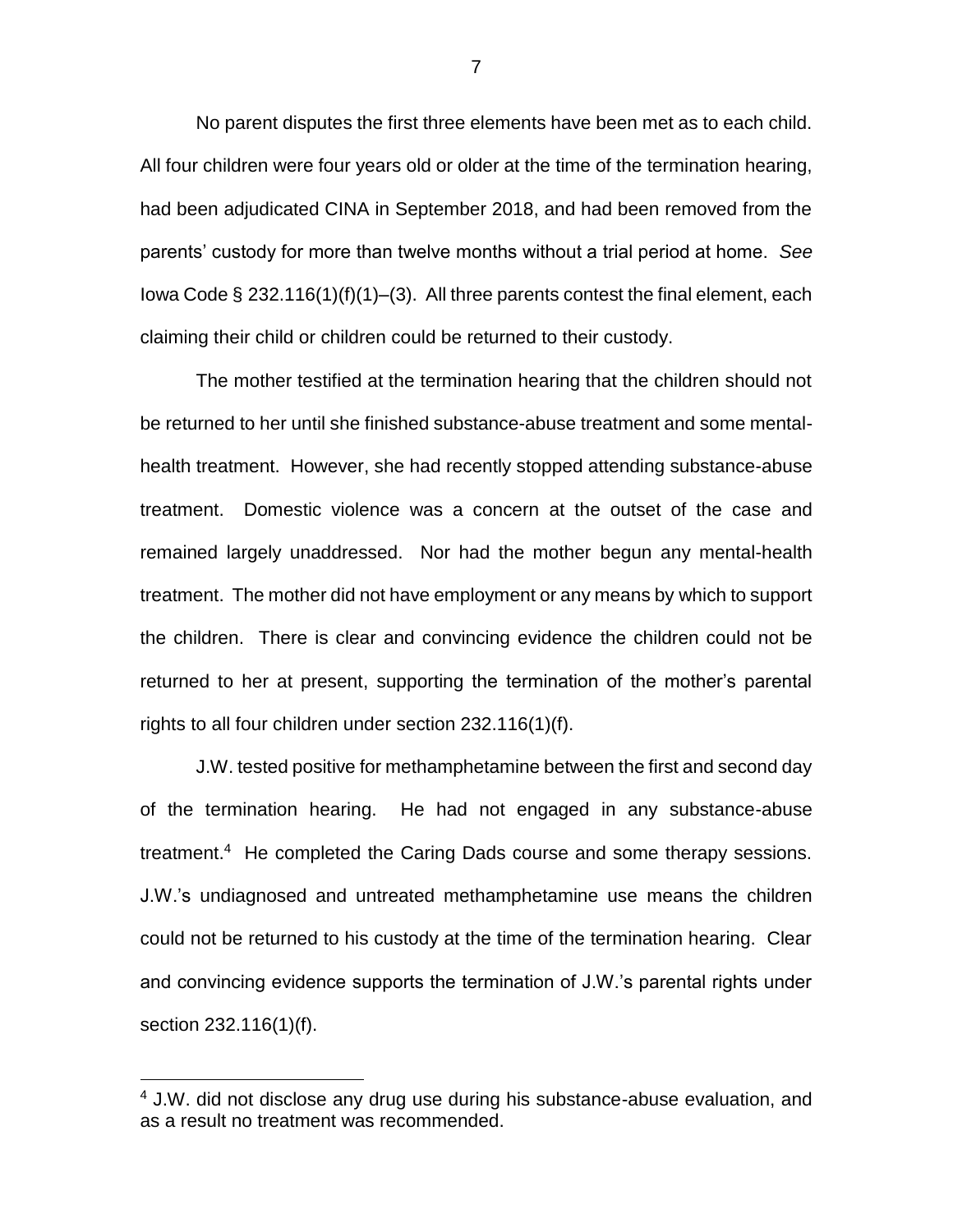C.L. was still residing in a department of corrections residential facility at the end of the termination hearing and could not have Z.L. stay with him. While he had housing set up outside the facility with his significant other, he was not available to take custody of Z.L. Clear and convincing evidence supports the termination of C.L.'s parental rights under section 232.116(1)(f).

## **B. Best interests of the children.**

Even after we have determined that statutory grounds for termination exist, we must still determine whether termination is in the children's best interests. In evaluating this issue, we "give primary consideration to the child[ren]'s safety, to the best placement for furthering the long-term nurturing and growth of the child[ren], and to the physical, mental, and emotional condition and needs of the child[ren]."

*A.B.*, 815 N.W.2d at 776 (citations omitted). Parenting "must be constant, responsible, and reliable." *Id.* at 777 (citation omitted).

Three of the children did not feel comfortable having visits with the mother and had not seen her for several months. The mother lacks stability in her life as far as employment and housing. She has not followed through with any of the recommended treatment for her mental health and substance abuse. We find it is in the children's best interests to terminate the mother's parental rights.

J.W. claims his parental rights should not be terminated "due to the close and loving bond between the father and the minor children." He was using illegal drugs during the pendency of the termination petition. Therapy reports for his children linked behavioral problem with parental contact, and one of his children made abuse allegations against him. Termination of J.W.'s parental rights is in the children's best interests.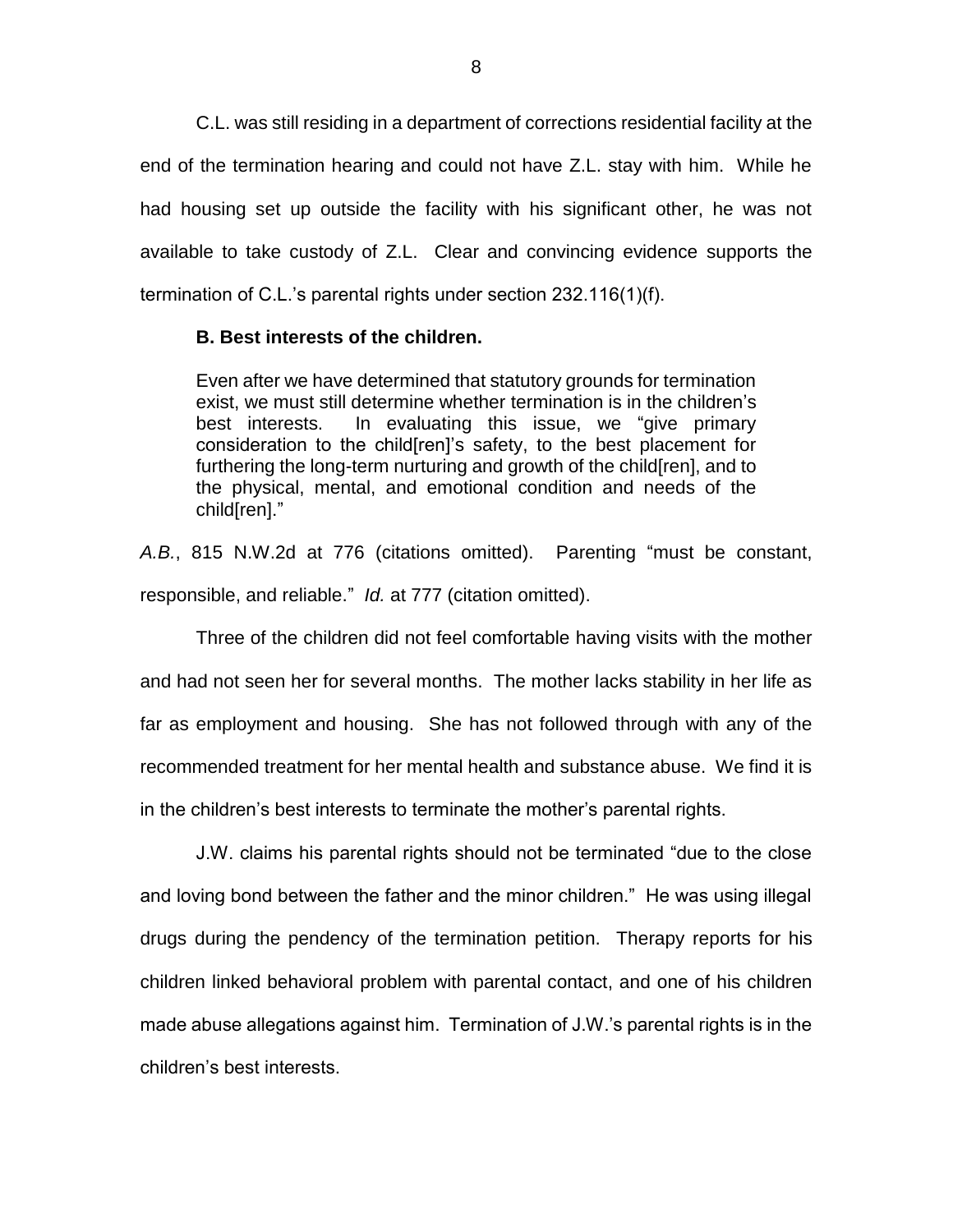Z.L. reported not knowing C.L. and did not want to live with him. C.L. and the child had not lived together in the same home for at least six years, with most communication happening via phone calls during C.L.'s incarceration. C.L. has not shown he is able to maintain sobriety while in the community. C.L. did not show any understanding how his incarceration, intermittent presence in Z.L.'s life, and lack of stability were harmful to the child's need for consistency and support. Terminating C.L.'s rights is in the best interests of the child.

**C. Extension.** Both J.W. and C.L. request an additional six months to achieve reunification. J.W. argues the court should have either placed L.W. and C.W. in a guardianship or granted his request for an extension of time for reunification. C.L. requests an additional six months, stating DHS repeatedly failed to provide him with visitation and reasonable efforts to reunite him with Z.L. C.L. also proposed a guardianship for Z.L.

"[O]ur legislature has carefully constructed a time frame to provide a balance between the parent's efforts and the child[ren]'s long-term best interests." *In re D.W.*, 791 N.W.2d 703, 707 (Iowa 2010). We do not require children to wait for a stable and responsible parent. *Id.* Moreover, to grant a six-month extension, the court must "enumerate specific factors, conditions, or expected behavioral changes" providing a basis to determine removal will no longer be necessary at the end of that time period. Iowa Code  $\S$  232.104(2)(b).

The children had all been removed from the parents for eighteen months by the end of the termination hearing. Neither father presented the court with reason to expect removal would no longer be necessary at the end of an additional six months. A six-month extension was unwarranted.